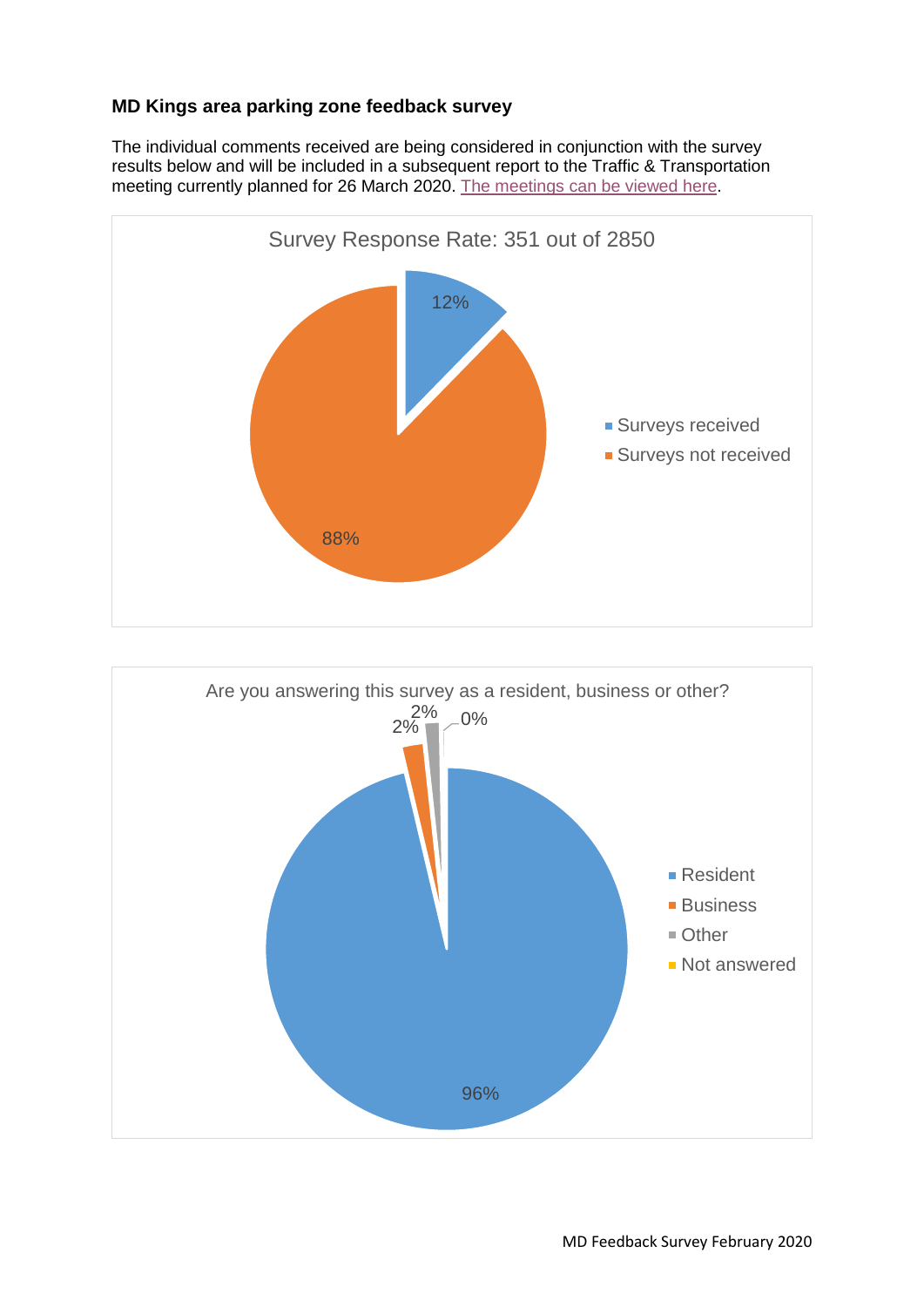

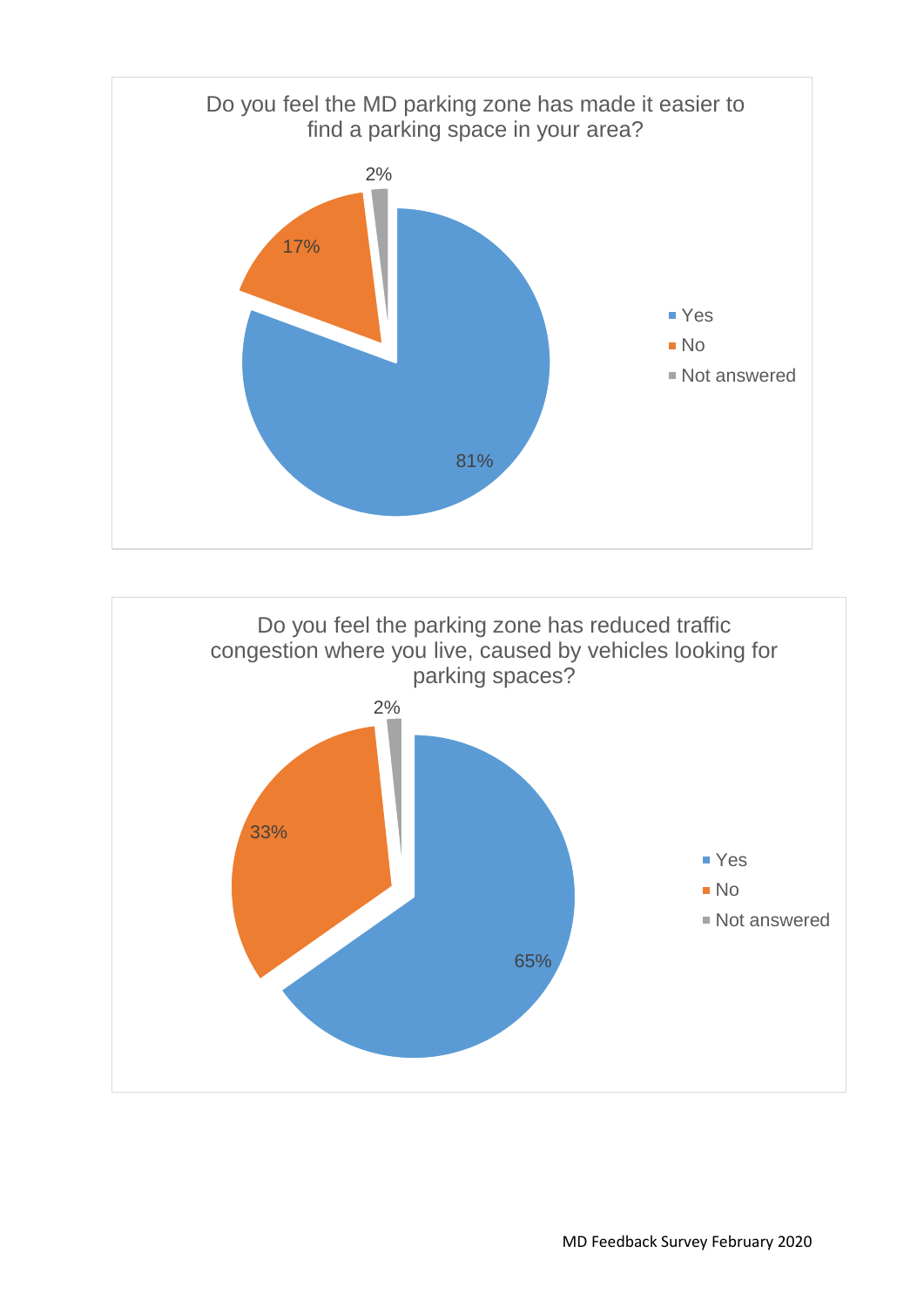

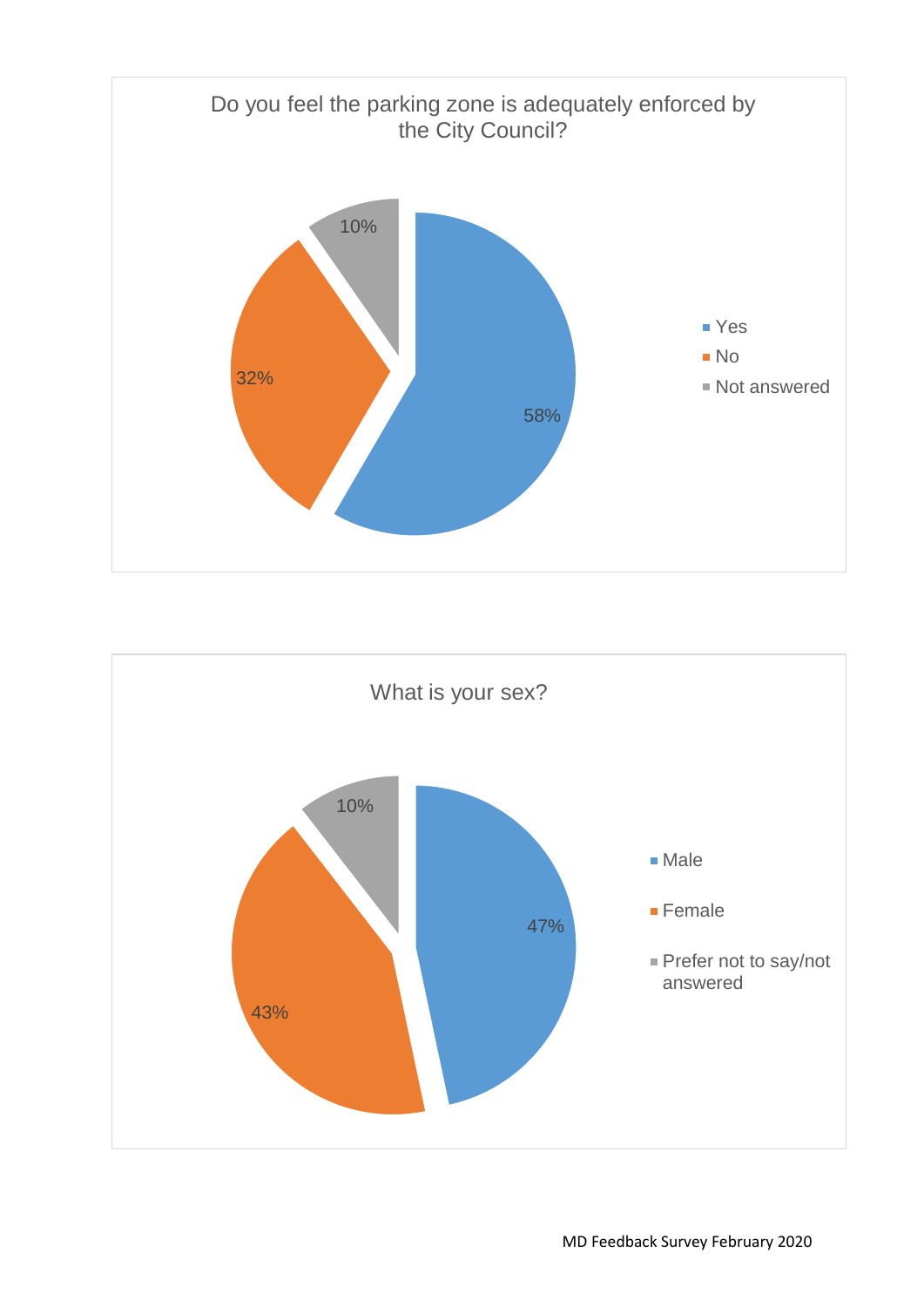

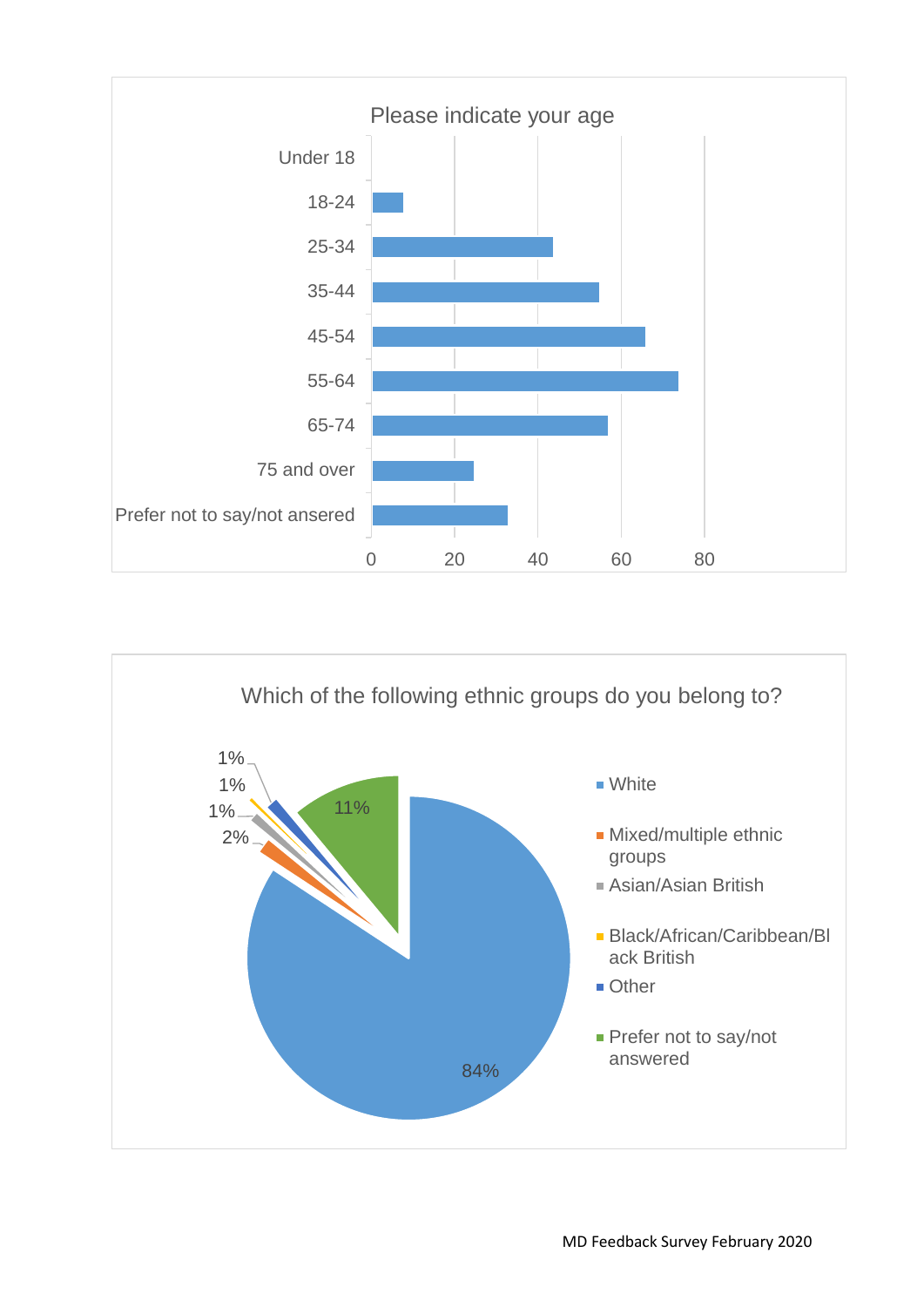

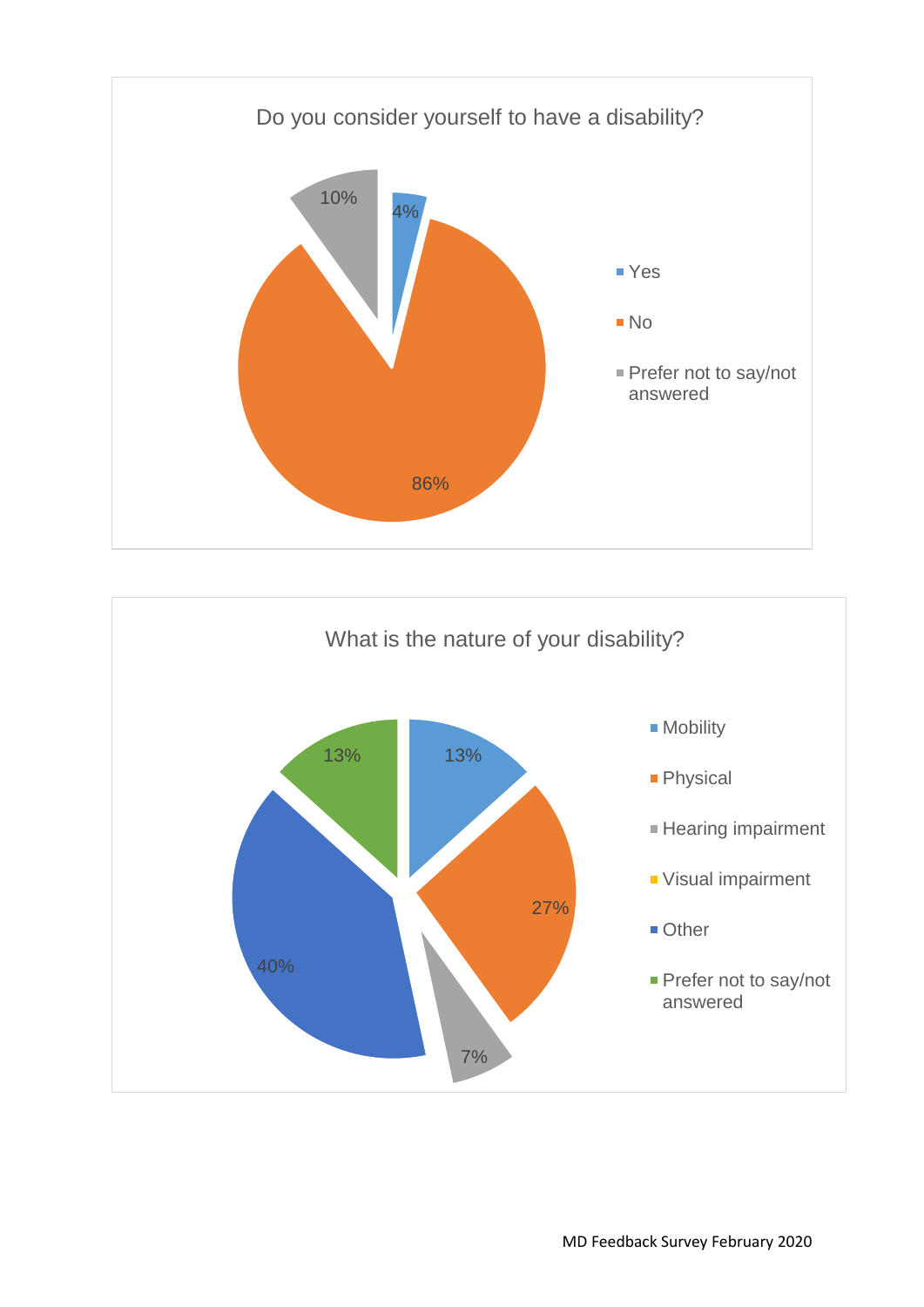| <b>Road Name</b>        | No. of              | No. of properties |
|-------------------------|---------------------|-------------------|
|                         | surveys<br>received | surveyed          |
| Albany Road             | $\overline{7}$      | 33                |
| <b>Albert Grove</b>     | 13                  | 61                |
| Albert Road (Part)      | 5                   | 171               |
| <b>Boulton Road</b>     | 20                  | 129               |
| <b>Brandon Road</b>     | 1                   | 15                |
| Campbell Road           | 19                  | 152               |
| <b>Cavendish Road</b>   | $\overline{4}$      | 64                |
| Chelsea Road            | 20                  | 95                |
| Collingwood Road        | 10                  | 90                |
| Duncan Road             | 19                  | 84                |
| <b>Exmouth Road</b>     | 10                  | 87                |
| Garden Terrace          | $\mathbf 0$         | 6                 |
| Goodwood Road           | 15                  | 102               |
| <b>Grove Road South</b> | $\overline{4}$      | 81                |
| <b>Hamilton Road</b>    | $\overline{4}$      | 24                |
| <b>Hendy Close</b>      | 0                   | 15                |
| <b>Hereford Road</b>    | 3                   | 48                |
| Hillborough Crescent    | $\mathbf{1}$        | $\overline{7}$    |
| Inglis Road             | 12                  | 47                |
| <b>Kenilworth Road</b>  | $\mathbf{1}$        | 37                |
| Lawrence Road           | 12                  | 49                |
| Lowcay Road             | 15                  | 52                |
| Merton Road             | 6                   | 111               |
| Moulin Avenue           | 1                   | 24                |
| Napier Road             | 12                  | 110               |
| <b>Nelson Road</b>      | 16                  | 196               |